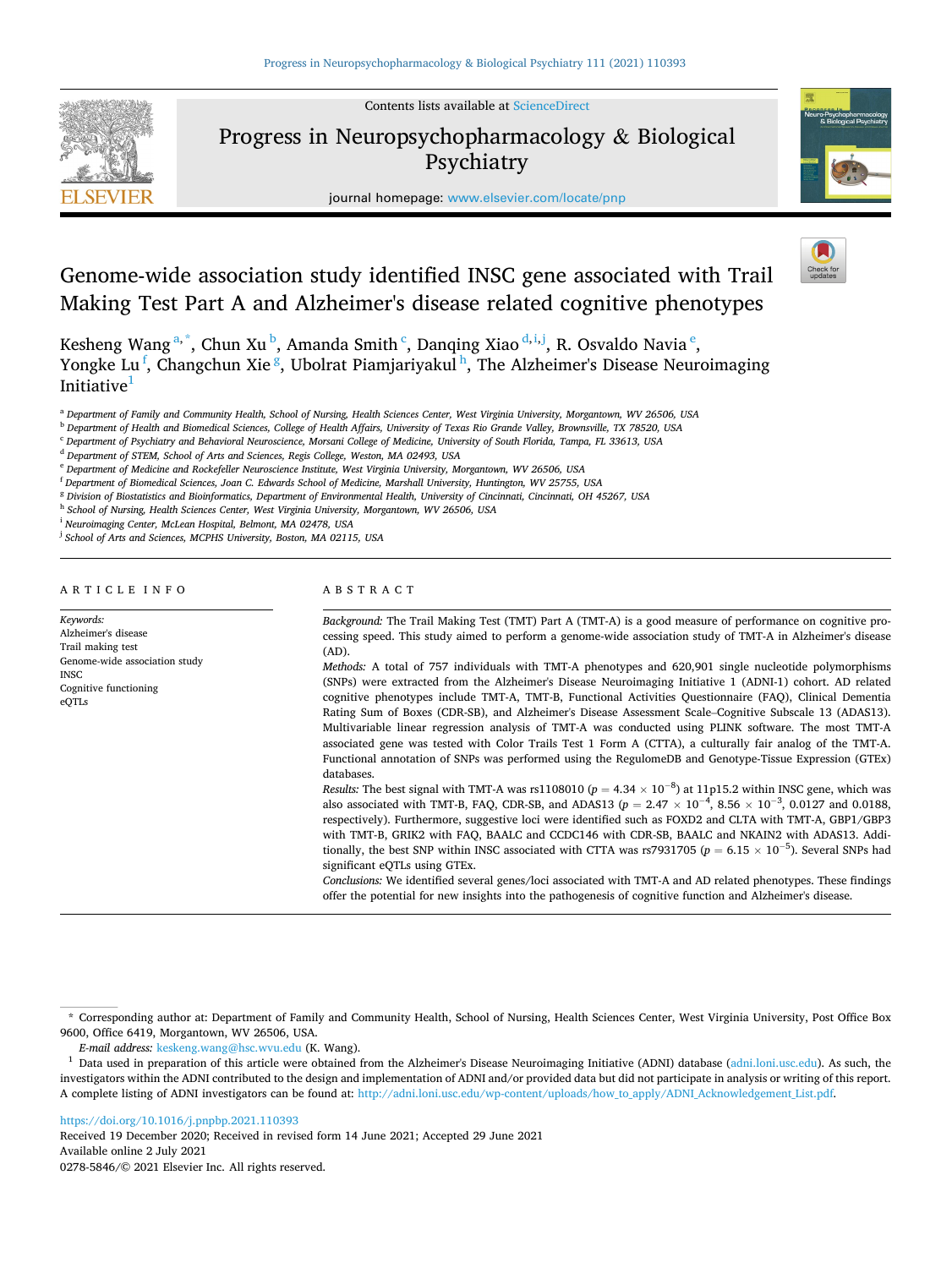## <span id="page-1-0"></span>**1. Introduction**

Alzheimer's disease (AD) is the most common type of dementia that affects memory, thinking and behavior developed from multiple factors, such as genetics, lifestyle, and environment [\(Weller and Budson, 2018](#page-8-0)). Globally, over 50 million people are living with AD and other dementias (*[Alzheimer's Association](#page-7-0)*, 2020). To date, there is no specific treatment to cure Alzheimer's disease. Thus, as the disease progresses, a person with AD will develop cognitive decline and lose the ability to maintain their activities of daily living [\(Graff-Radford and Lunde, 2020](#page-7-0)). Several tests have been developed to assess the progression of AD and identify pathways to slow the progress of the disease.

The Trail Making Test (TMT) is commonly used in neuropsychological assessments for cognitive function in link to visual information processing ([Fellows et al., 2017](#page-7-0); [Nikolova et al., 2015](#page-8-0); [Reitan and](#page-8-0)  [Wolfson, 1985a](#page-8-0); [Sun et al., 2020\)](#page-8-0). The first part A (TMT-A) tests perceptual motor skill of visual search speed and tracking [\(Fellows et al.,](#page-7-0)  [2017;](#page-7-0) [Nikolova et al., 2015; Sun et al., 2020](#page-8-0)). The second part (TMT-B) assesses executive function including working memory and taskswitching abilities ([Fellows et al., 2017](#page-7-0); [Terada et al., 2013;](#page-8-0) [Tom](#page-8-0)[baugh, 2004](#page-8-0)). The TMT-A and TMT-B are correlated  $(r = 0.66)$  (Corrigan [and Hinkeldey, 1987\)](#page-7-0). Poor performance in both TMT-A and TMT-B are associated with impaired cognitive function in AD and aging [\(Knapstad](#page-8-0)  [et al., 2019; Nikolova et al., 2015; Sun et al., 2020](#page-8-0)), affecting mnemonic structures such as anterior cingulate, thalamus and striatum (e.g., [Ter](#page-8-0)[ada et al., 2013\)](#page-8-0). The Color Trails Test (CTT) was considered as a test of intention of minimizing the cultural bias and provides a reliable cognitive measure ([D'Elia et al., 1996\)](#page-7-0). CTT tests effortful executive processing abilities relative to the TMT and there is no difference in performance on the CTTA and TMT-A, suggesting functionally equivalent performance across both tasks ([Dugbartey et al., 2000\)](#page-7-0).

Family and twin studies have indicated that genetic and environmental factors and their interactions contribute to processing speed and TMTs [\(Ibrahim-Verbaas et al., 2016;](#page-8-0) [Ising et al., 2014\)](#page-8-0), with a heritability of 0.24 to 0.90 for information processing speed [\(Vernon, 1989\)](#page-8-0) and 0.42 for TMT ([Lee et al., 2012](#page-8-0)). Furthermore, other studies estimated the heritability for TMT-A between 0.23 and 0.38 (Knowles et al., [2014; Vasilopoulos et al., 2012\)](#page-8-0).

The genome-wide association study (GWAS) is a powerful tool for unlocking the genetic basis of complex diseases and over 30 genetic loci have been found to affect AD, its age of onset and disease severity and related phenotypes [\(Lambert et al., 2013](#page-8-0); [Neuner et al., 2020; Robinson](#page-8-0)  [et al., 2017\)](#page-8-0). However, few GWAS have focused on TMT test. A GWAS in Germany population found a genetic variant in the DSG1 gene region and TMT-A performance predominantly reflecting visual processing speed ([Ising et al., 2014\)](#page-8-0). Another GWAS found 12 single nucleotide polymorphisms (SNPs) of several genes/loci (such as METAP1 and ADH5) associated with TMT-A [\(Ibrahim-Verbaas et al., 2016\)](#page-8-0). Recently, a GWAS in UK Biobank identified three genes (CRNKL1, CASOP5 and NAA20) significantly associated with TMT-A ([Hagenaars et al., 2018](#page-7-0)). However, no GWAS has been done on the genetic loci underlying TMT-A test performance in AD. In this study, we performed a GWAS for TMT-A in AD using the data of the Alzheimer's Disease Neuroimaging Initiative (ADNI) and identified a novel gene, inscuteable (INSC) that is associated with TMT-A and AD-related phenotypes. Moreover, we also validated the INSC gene in association with CTTA, which is similar to TMT-A, both test effortful executive processing abilities [\(Dugbartey et al., 2000](#page-7-0)) using the data from The Columbia University Study of Caribbean Hispanics with Familial and Sporadic Late Onset Alzheimer's disease-dbGaP Study Accession.

# **2. Materials and methods**

# *2.1. The ADNI sample*

Data used in the preparation of this article were obtained from the

Alzheimer's Disease Neuroimaging Initiative (ADNI) database (adni. [lon](http://loni.usc.edu)  [i.usc.edu\)](http://loni.usc.edu). The ADNI was launched in 2003 as a public-private partnership, led by Principal Investigator Michael W. Weiner, MD. The primary goal of ADNI has been to test whether serial magnetic resonance imaging (MRI), positron emission tomography (PET), other biological markers, and clinical and neuropsychological assessment can be combined to measure the progression of mild cognitive impairment (MCI) and early AD. The ADNI is an ongoing, longitudinal, multicenter study designed to develop clinical, imaging, genetic, and biochemical biomarkers for the early detection and tracking of AD. There was an Institutional Review Board exemption for current study due to secondary data analysis.

#### *2.2. Measurements*

## *2.2.1. Subjects and GWAS genotyping*

Data of 800 individuals, 200 patients with early AD, 400 with MCI, and 200 with cognitive normal as controls (CN) were extracted from the ADNI cohort 1. A total of 620,901 SNPs were genotyped using DNA samples obtained from the blood of studied subjects. APOE genotyping was performed using an APOE genotyping kit, as described in [http://www.adni-info.org/Scientists/Pdfs/adniproceduresmanual12.](http://www.adni-info.org/Scientists/Pdfs/adniproceduresmanual12.pdf) [pdf](http://www.adni-info.org/Scientists/Pdfs/adniproceduresmanual12.pdf) (also see <http://www.adni-info.org>for detailed information on blood sample collection, DNA preparation, and genotyping methods). APOE-ε4 carriers were defined as individuals with at least one ε4 allele while non-carriers were defined as individuals with no ε4 allele (APOEε4-0) (Table 1). Social-demographic factors included gender, age, race, and educational level. Gender was self-reported as either male or female. Age and years of education were considered as continuous variables. Race consisted of four subgroups: non-Hispanic White, non-Hispanic African American, Hispanic, and others.

#### *2.2.2. Neuropsychological assessment*

The TMT is a test of processing speed and executive function. The TMT-A is a test of psychomotor processing speed and visual scanning. An array of numbers on a page is presented to the subjects and they are

# **Table 1**

| Descriptive statistics. |                            |                                            |  |  |  |  |  |
|-------------------------|----------------------------|--------------------------------------------|--|--|--|--|--|
|                         | ADNI sample $(N =$<br>755) | Caribbean Hispanics sample $(N =$<br>1354) |  |  |  |  |  |
| Variable                | N $(\%)/$ mean $\pm$ SD    | N $(\%)/$ mean $\pm$ SD                    |  |  |  |  |  |
| Gender (%,<br>female)   | 308 (40.8%)                | 912 (67.4%)                                |  |  |  |  |  |
| APOE-ε4 $(%$            | 374 (49.5%)                |                                            |  |  |  |  |  |
| Age (year)              | $75.20 \pm 6.72$           | $73.63 + 8.45$                             |  |  |  |  |  |
| Education (year)        | $15.55 \pm 3.05$           | $7.86 \pm 5.04$                            |  |  |  |  |  |
| Race                    |                            |                                            |  |  |  |  |  |
| White                   | 684 (90.6)                 |                                            |  |  |  |  |  |
| Hispanic                | 17 (2.3%)                  | 1354 (100%)                                |  |  |  |  |  |
| African                 | 36 (4.8%)                  |                                            |  |  |  |  |  |
| American                |                            |                                            |  |  |  |  |  |
| Other                   | 18 (2.4%)                  |                                            |  |  |  |  |  |
| Diagnosis               |                            |                                            |  |  |  |  |  |
| CN                      | 214 (28.3%)                | 1050 (77.5%)                               |  |  |  |  |  |
| AD.                     | 173 (22.9%)                | 304 (22.5%)                                |  |  |  |  |  |
| <b>MCI</b>              | 368 (48.8%)                |                                            |  |  |  |  |  |
| TMT-A                   | $47.61 \pm 27.08$          |                                            |  |  |  |  |  |
| <b>CCTA</b>             |                            | $13.79 + 21.68$                            |  |  |  |  |  |
| TMT-B                   | $133.90 \pm 80.32$         |                                            |  |  |  |  |  |
| FAO                     | $4.90 \pm 6.50$            |                                            |  |  |  |  |  |
| CDR-SB                  | $1.77 \pm 1.83$            |                                            |  |  |  |  |  |
| ADAS13                  | $18.36 \pm 9.19$           |                                            |  |  |  |  |  |

Abbreviations: CN: Cognitive Normal; AD: Alzheimer Disease; MCI: Mild Cognitive Impairment; TMT-A: Trail Making Test Part A; CCTA: Color Trails Test 1 Form A; TMT-B: Trail Making Test Part B; FAQ: The Functional Activities Questionnaire; CDR-SB: The Clinical Dementia Rating Scale Sum of Boxes; ADAS13: The Assessment Scale-cognitive subscale 13.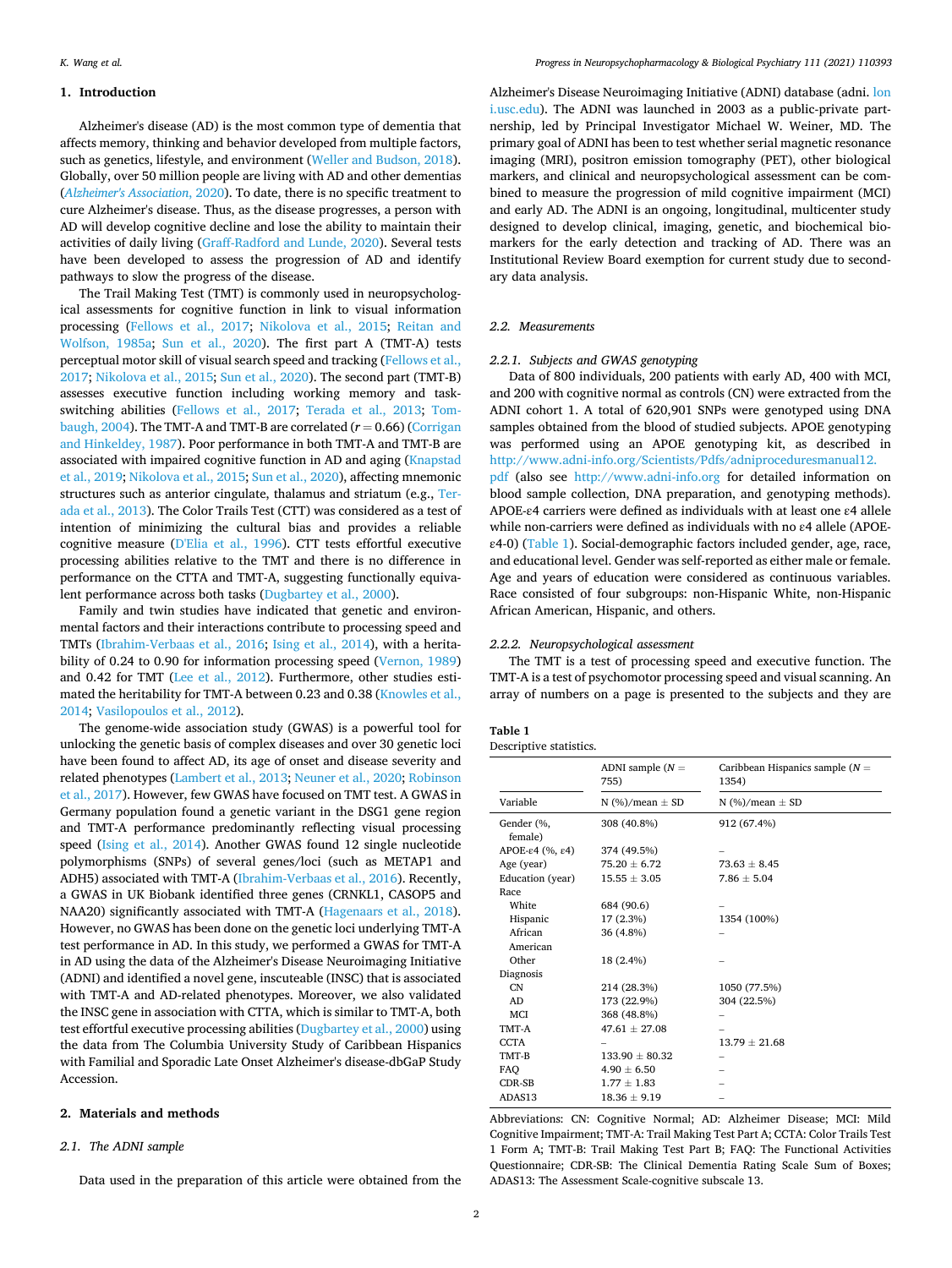instructed to draw lines connecting the numbers in sequential order within the time allowed. The TMT-B provides cognitive flexibility measures: psychomotor processing speed, visual scanning, and attentional set shifting. An array of numbers and letters is presented to the subjects and they are asked to draw connecting lines while alternating between numbers and letters in sequential order. Although both TMT-A and TMT-B depend on visuomotor and perceptual-scanning skills, TMT-B also requires considerable cognitive flexibility in shifting from number to letter sets under time pressure. The TMT-A score is a measure of cognitive processing speed and the TMT-B test score is a measure of executive functioning. The higher scores of TMT-B indicate greater impairment ([Reitan and Wolfson, 1985b;](#page-8-0) [Reitan and Wolfson, 1995](#page-8-0)). The Functional Activities Questionnaire (FAQ) measures activities of daily living and the higher total scores represent increased disability ([Pfeffer et al., 1982\)](#page-8-0). The Clinical Dementia Rating Scale Sum of Boxes (CDR-SB) was utilized to examine the global cognition of participants. A higher CDR-SB score indicates a more severe degree of cognitive deficits ([Morris, 1993\)](#page-8-0). The Assessment Scale-cognitive subscale 13 (ADAS13) is a 13-item cognitive test and higher scores reflect poorer cognitive performance [\(Mohs et al., 1997\)](#page-8-0).

## *2.3. Statistical analyses*

# *2.3.1. Genome-wide association analysis*

For the initial GWAS analysis, HelixTree Software [\(http://www.](http://www.goldenhelix.com/SNP_Variation/HelixTree/index.html)  [goldenhelix.com/SNP\\_Variation/HelixTree/index.html](http://www.goldenhelix.com/SNP_Variation/HelixTree/index.html)) was used to assess control genotype data for conformity with Hardy-Weinberg equilibrium (HWE). To deal with population stratification, the principal-component analysis (PCA) approach ([Price et al., 2006\)](#page-8-0) in HelixTree was used. Then, multivariate linear regression analysis of TMT-A as a continuous trait was conducted using PLINKv1.9 ([www.co](http://www.cog-genomics.org/plink/1.9/)  [g-genomics.org/plink/1.9/](http://www.cog-genomics.org/plink/1.9/)), adjusted for gender, age, education, AD status, racial group, APOE genotype and first three principal components (PCs) ([Chang et al., 2015](#page-7-0)). The same procedure was performed for TMT-B, FAQ, CDR-SB, and ADAS13.

#### *2.3.2. Multiple testing*

For statistical significance, we used a very conservative per test significance level of  $\alpha = 5 \times 10^{-8}$  ([Dudbridge and Gusnanto, 2008;](#page-7-0) Pe'er [et al., 2008](#page-8-0)). At the same time, we also used a less stringent criterion of "suggestive association" with a cut-off of  $\alpha = 10^{-4}$ .

# *2.3.3. Haploblock and haplotype analysis*

Pairwise linkage disequilibrium (LD) statistics (D′ ) were assessed for controls and haplotype blocks were constructed using HAPLOVIEW software ([Barrett et al., 2005](#page-7-0)). Haplotype analysis of TMT-A was performed using the multivariate linear model using the PLINK v1.07 ([Purcell et al., 2007](#page-8-0)). The asymptotic *p*-values for the linear regression models were observed while the regression coefficient (B) and its standard error were estimated using PLINK v1.07.

# *2.4. Association analysis of CTTA in Caribbean Hispanics sample*

To validate the association of INSC gene, we used data from The Columbia University Study of Caribbean Hispanics with Familial and Sporadic Late Onset Alzheimer's disease-dbGaP Study Accession: phs000496.v1.p1 [\(Lee et al., 2011](#page-8-0)) to examine the association of INSC gene with CTTA. There are 326 SNPs within INSC gene available. There are 1354 individuals with CTTA. Multivariate linear regression analysis of CTTA as a continuous trait was conducted using PLINKv1.9 ([www.co](http://www.cog-genomics.org/plink/1.9/)  [g-genomics.org/plink/1.9/](http://www.cog-genomics.org/plink/1.9/)), adjusted for gender, age, and education.

# *2.5. Functional analysis in silico*

We evaluated whether these identified associated variants were located in regions of the genes that might have potential functional

importance using three online functional prediction websites: SNPinfo ([https://snpinfo.niehs.nih.gov/snpinfo/snpfunc.html\)](https://snpinfo.niehs.nih.gov/snpinfo/snpfunc.html), RegulomeDB ([http://regulomedb.org/\)](http://regulomedb.org/), and the Genotype-Tissue Expression (GTEx) ([www.gtexportal.org](http://www.gtexportal.org)). First, the sequences containing the associated SNPs were examined for microRNA binding sites, splicing sites, regulatory gene regions, and species-conserved regions using NIH-SNP Function Prediction ([http://snpinfo.niehs.nih.gov/cgi-bin/snpinfo/sn](http://snpinfo.niehs.nih.gov/cgi-bin/snpinfo/snpfunc.cgi)  [pfunc.cgi\)](http://snpinfo.niehs.nih.gov/cgi-bin/snpinfo/snpfunc.cgi). Second, we examined the potential functional conse-quences of associated SNPs in RegulomeDB ([Boyle et al., 2012](#page-7-0)), which has a self-developed score system with a score ranging from 1 to 7. A higher score indicates less functional significance. Third, the eQTLs of associated SNPs were assessed by the GTEx database.

# **3. Results**

## *3.1. Genotype quality control and demographics*

After removing SNPs with HWE *p <* 0.0001 or call rates *<*95% or minor allele frequency (MAF) *<*1%, 534,934 SNPs remained. After merging GWAS SNPs and phenotypes, 755 individuals with TMT-A phenotype and GWAS genotypes were left including 173 individuals with AD, 368 with MCI, and 214 with CN ([Table 1\)](#page-1-0). Among studied population, 40.8% were females, 49.5% had at least one APOE-ε4 allele, 90.6% are non-Hispanic White, 2.3% are Hispanic and 4.8% are non-Hispanic African American. Mean values and standard deviations for TMT-A, TMTB, FAQ, CDR-SB, and ADAS-13 are also presented in [Table 1.](#page-1-0) Due to skewed distribution of TMT-A, log transformation for TMT-A was performed for further analysis [\(Fig. 1](#page-3-0)).

# *3.2. Genome-wide association analyses in the ADNI sample*

Through GWAS we identified 66 SNPs associated with TMT-A with *p*   $< 10^{-4}$  (Supplementary Table S1). [Table 2](#page-3-0) shows the top three findings for each of these phenotypes: TMT-A, TMT-B, FAQ, CDR-SB and ADAS13. A more comprehensive list of SNPs associated with TMT-A, TMT-B, FAQ, CDR-SB and ADAS13 with *p* values  $\langle 10^{-5}$  is presented in Supplementary Table S2. The best signal for TMT-A was found at rs1108010 ( $p = 4.34 \times 10^{-8}$ ) within the INSC gene, which was associated with the performance scores for cognitive tests TMT-B, FAQ, CDR-SB, and ADAS13 ( $p = 2.47 \times 10^{-4}$ , 8.56  $\times 10^{-3}$ , 0.0127 and 0.0188, respectively). The second interesting locus for TMT-A was rs2165194 (*p*   $= 1.71 \times 10^{-6}$  ) within the FOXD2 gene, which was also associated with the above tests TMT-B, FAQ, and CDR-SB  $(p = 0.0137, 0.0165,$  and 0.0172, respectively) except for ADAS13. In addition, rs2025879 within clathrin light chain (CLTA) gene were associated with TMT-A (*p* = 2.87  $\times$  10<sup>-6</sup>). Regarding additional phenotypes, two SNPs (rs6675866 and rs6428496) within GBP1 gene were associated with TMT-B ( $p = 2.33 \times$  $10^{-6}$  and 8.48 ×  $10^{-6}$ , respectively). The top SNP with FAQ was rs4840200 within GRIK2 ( $p = 1.22 \times 10^{-6}$ ). Furthermore, two CRD-SB associated SNPs (rs10955311 and rs1779335) (*p* = 9.40 × 10<sup>-8</sup> and  $4.22 \times 10^{-7}$ ) within BAALC gene were also associated with TMT-A, TMT-B, FAQ and ADAS13 [\(Table 2\)](#page-3-0). Additionally, the SNP rs6569364 within NKAIN2 was associated with ADAS13 ( $p = 3.84 \times 10^{-6}$ ).

#### *3.3. SNPs within INSC gene in the ADNI sample*

There are 186 SNPs within INSC gene, of which 17 SNPs within INSC gene were associated with TMT-A (*p <* 0.05). A more comprehensive list of all 186 SNPs is presented in Supplementary Table S1. [Table 3](#page-4-0) lists the top 10 findings within INSC gene. In [Table 3](#page-4-0), there were three SNPs (rs1108010, rs1792549 and rs12800439), which were located within INSC gene with  $p < 10^{-4}$ . In addition, six SNPs of this gene were associated with TMT-B, six SNPs associated with FAQ, three SNPs associated with CRD-SB and three SNPs associated with ADAS13 ( $p < 0.05$ ).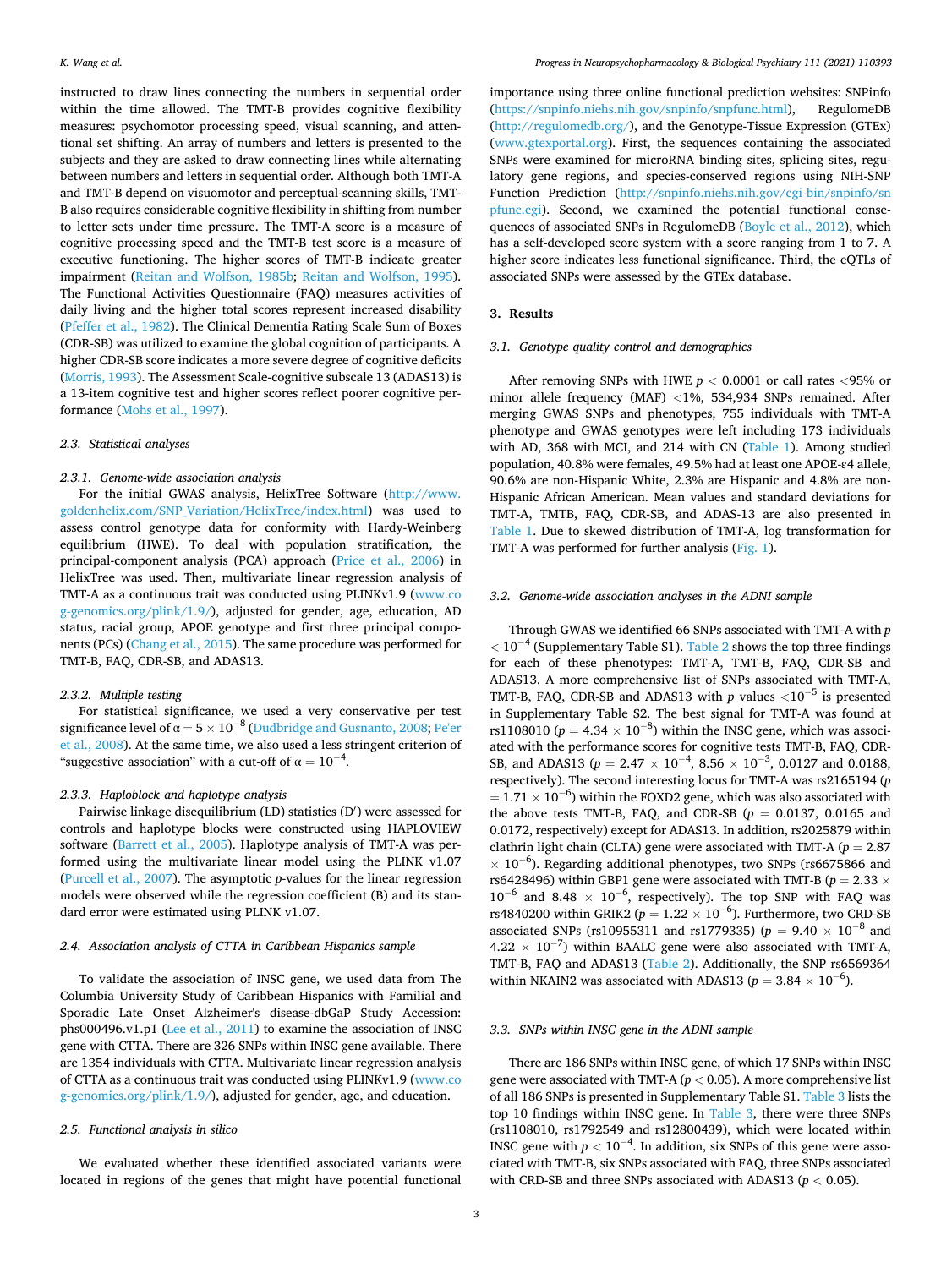<span id="page-3-0"></span>

**Fig. 1.** Histogram of log transformed Trail Making Test (TMT) Part A.

# *3.4. Haploblock and haplotype analysis of INSC gene in the ADNI sample*

Using HAPLOVIEW, we identified 3 haplotype blocks within INSC gene including the flanking SNPs of best hit (rs1108010). LD structure is illustrated in [Fig. 2](#page-4-0). Two-SNP haplotype analyses based on PLINK revealed that the A-T haplotype inferred from rs1629709 and rs11108010 (D' = 1.0) was associated with TMT-A ( $p = 6.07 \times 10^{-8}$ ) and T-T haplotype inferred from rs1108010 and rs1540154 ( $D' = 0.84$ ) was associated with TMT-A ( $p = 1.53 \times 10^{-7}$ ) ([Table 4](#page-5-0)).

# *3.5. Association analysis of INSC gene with CTTA in the Caribbean Hispanics sample*

To validate above findings in an independent sample, we tested associated INSC gene with CTTA. [Table 5](#page-5-0) shows 6 SNPs within the INSC gene associated with CTTA in the Caribbean Hispanics sample. The best SNP associated with CTTA was rs7931705 ( $p = 6.15 \times 10^{-5}$ ). A more comprehensive list of SNPs with *p <* 0.05 is presented in Supplementary Table S3.

# *3.6. In silico analysis*

We evaluated whether these associated variants were located in regions of the gene that might have potential functional importance. The sequences containing the associated SNPs were examined for microRNA binding sites, splicing sites, regulatory gene regions, and speciesconserved regions using NIH-SNP Function Prediction ([http://snpinfo.](http://snpinfo.niehs.nih.gov/cgi-bin/snpinfo/snpfunc.cgi)  [niehs.nih.gov/cgi-bin/snpinfo/snpfunc.cgi\)](http://snpinfo.niehs.nih.gov/cgi-bin/snpinfo/snpfunc.cgi). We found rs17793351 in BAALC gene (Table 2), rs1945628 in INSC gene ([Table 3\)](#page-4-0), rs6486235 and rs7931705 in INSC gene [\(Table 5](#page-5-0)) may have regulatory potential

**Table 2** 

Top 14 associated SNPs in the genome-wide association studies in the ADNI sample. Bold signifies the P values of top 3 SNPs for each outcome.

| <b>CHR</b> | <b>SNP</b> | Position    | Gene              | $DB^a$ | MA       | MAF  | HW <sup>a</sup> | P TMT-A <sup>e</sup> | P TMT-B <sup>t</sup> | P FAO <sup>8</sup> | $P$ CDR-SB <sup>h</sup> | P ADAS13 <sup>1</sup> |
|------------|------------|-------------|-------------------|--------|----------|------|-----------------|----------------------|----------------------|--------------------|-------------------------|-----------------------|
| 11         | rs1108010  | 15,173,268  | <b>INSC</b>       | 4      | T        | 0.32 | 0.961           | 4.34E-08             | 2.47E-04             | 8.56E-03           | 1.27E-02                | 1.88E-02              |
|            | rs2165194  | 47,989,563  | FOXD <sub>2</sub> | 4      | G        | 0.41 | 0.355           | 1.71E-06             | 1.37E-02             | 1.65E-02           | 1.72E-02                | 0.076                 |
| 9          | rs2025879  | 36,194,455  | <b>CLTA</b>       | 5      | A        | 0.32 | 0.709           | 2.87E-06             | 4.63E-02             | 0.847              | 0.582                   | 4.07E-02              |
|            | rs6675866  | 89.290.398  | GBP1/GBP3/GBP7    | 5      | m        | 0.20 | 0.387           | 7.59E-05             | 2.33E-06             | 0.01871            | 0.009455                | 0.004223              |
|            | rs11803889 | 170.010.198 | DNM3/METTL3       | 7      | A        | 0.21 | 0.188           | 0.006442             | 3.98E-06             | 0.05849            | 0.008232                | 0.04409               |
|            | rs6428496  | 89,283,335  | GBP1/GBP3/GBP7    | 5      | <b>T</b> | 0.19 | 0.511           | 0.0004804            | 8.48E-06             | 0.03583            | 0.02611                 | 0.00581               |
| 6          | rs4840200  | 102,433,996 | GRIK2             | 5      | C        | 0.03 | 0.006           | 0.7281               | 0.3146               | 1.22E-06           | 0.0183                  | 0.2326                |
| 9          | rs10114675 | 81,949,283  | LOC347119         | 4      | A        | 0.13 | 0.308           | 0.2083               | 0.03746              | 1.40E-06           | 0.002214                | 0.0024                |
| 18         | rs1461705  | 38,149,629  | LOC284260         | 6      | m        | 0.39 | 0.207           | 0.005777             | 0.02413              | 2.27E-06           | 0.0004478               | 0.0002637             |
| 8          | rs10955311 | 104,247,753 | BAALC             | 5      | C        | 0.12 | 0.061           | 0.01403              | 0.002304             | 1.09E-05           | 9.40E-08                | 4.51E-06              |
| 8          | rs17793351 | 104,258,033 | <b>BAALC</b>      | 5      | A        | 0.12 | 0.092           | 0.0152               | 0.00379              | 2.75E-05           | 4.22E-07                | 4.38E-05              |
|            | rs996251   | 76,682,808  | CCDC146           | 7      | G        | 0.02 | 0.023           | 0.01583              | 0.02898              | 6.36E-05           | 2.32E-06                | 4.98E-05              |
| 6          | rs6569364  | 124,199,951 | NKAIN2            | 5      | A        | 0.22 | 0.230           | 0.1226               | 0.001507             | 0.0004875          | 0.0004764               | 3.84E-06              |
| 17         | rs9890008  | 14.412.418  | LOC388339         | ∍      | A        | 0.25 | 0.226           | 0.03024              | 0.0267               | 0.008303           | 0.0009398               | 4.92E-06              |
|            |            |             |                   |        |          |      |                 |                      |                      |                    |                         |                       |

a Regulome<br>DB score; <br> b Minor allele; <br> c Minor allele frequency; <br> d Hardy-Weinberg equilibrium *p*-value; <br> e *p*-value based on linear regression for TMT-B; <br>  $\binom{p}{r}$ -value based on linear regression for FAQ; <br> h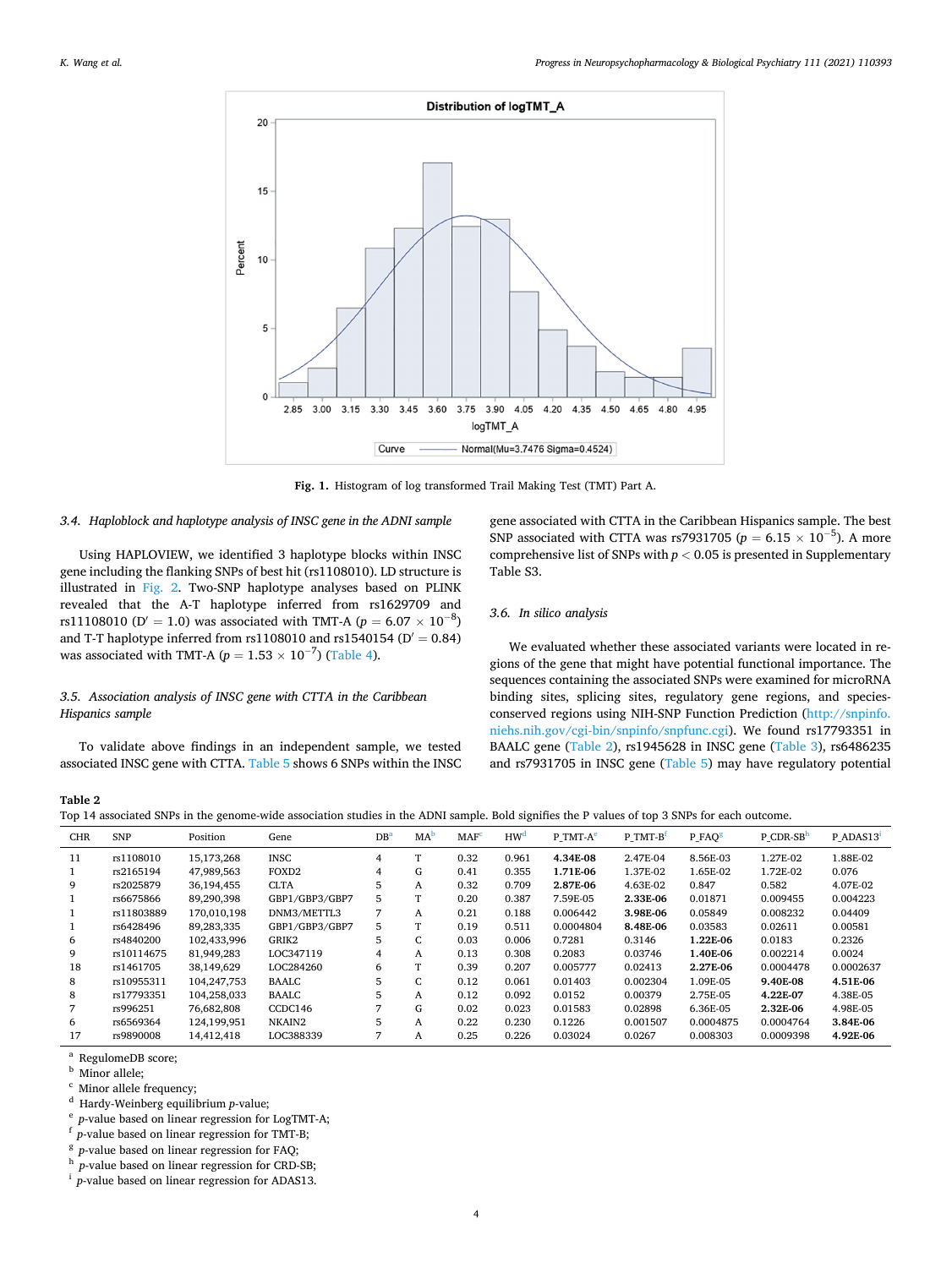<span id="page-4-0"></span>Top 10 SNPs associated with TMT-A within INSC gene in the ADNI sample.

| <b>CHR</b> | <b>SNP</b> | Position   | DB' | MA <sup>2</sup> | MAF <sup>c</sup> | HW <sup>a</sup> | P $logTMT-Ae$ | P TMT-B  | P FAO <sup>8</sup> | P CDR-SB <sup>n</sup> | P ADAS13 |
|------------|------------|------------|-----|-----------------|------------------|-----------------|---------------|----------|--------------------|-----------------------|----------|
| 11         | rs1108010  | 15,173,268 | 4   | $\mathbf{r}$    | 0.32             | 0.961           | 4.34E-08      | 2.47F-04 | 8.56E-03           | 1.27E-02              | 1.88E-02 |
| 11         | rs1792549  | 15.182.234 | 5   | G               | 0.33             | 0.914           | 5.96E-05      | 4.29F-03 | 3.92F-02           | 0.088                 | 0.129    |
| 11         | rs12800439 | 15,155,861 | 5   | G               | 0.33             | 0.167           | 6.44E-05      | 7.75E-03 | 1.86E-02           | 7.69E-03              | 0.200    |
| 11         | rs4343008  | 15.184.630 | 5   | œ               | 0.36             | 0.342           | 2.09E-04      | 9.32E-03 | 0.082              | 0.161                 | 0.353    |
| 11         | rs1612783  | 15.142.305 |     | A               | 0.37             | 0.285           | 4.85E-04      | 4.61F-02 | 0.072              | 0.069                 | 0.246    |
| 11         | rs1540154  | 15,177,668 | 4   | $\sqrt{2}$      | 0.29             | 0.134           | 9.45E-04      | 0.141    | 4.27F-02           | 0.114                 | 0.113    |
| 11         | rs3110501  | 15.156.988 | 5   | G               | 0.49             | 0.786           | 4.75E-03      | 2.09E-02 | 4.29F-02           | 4.66E-02              | 0.274    |
| 11         | rs4756800  | 15.180.311 | 4   | A               | 0.27             | 0.407           | 9.84E-03      | 0.051    | 2.76F-02           | 0.120                 | 2.06E-03 |
| 11         | rs1573542  | 15.152.532 | 5   | A               | 0.49             | 0.862           | 9.94E-03      | 0.052    | 0.094              | 0.118                 | 0.439    |
| 11         | rs1945628  | 15,184,565 | 5   | $\mathbf{r}$    | 0.21             | 0.29            | 1.295E-02     | 0.051    | 0.166              | 0.554                 | 3.10E-02 |

 $^{\rm a}$  Regulome<br>DB score;  $^{\rm b}$  Minor allele;  $^{\rm c}$  Minor allele frequency;<br> $^{\rm d}$  Hardy-Weinberg equilibrium  $p\text{-value}$ ;<br> $^{\rm e}$   $p\text{-value based on linear regression for LogTMT-A;$   $^{\rm f}$ <br> $p\text{-value based on linear regression for FAQ;$   $^{\rm a}$   $p\text{-value based on linear regression for CRD-SB;$ <br> $^{\rm h}$   $p\text{-value based on linear regression for$ 



**Fig. 2.** Haplotype Structure (D′ ) of SNPs within INSC at 11p15.2 including the top SNP rs1108010.

since RegulomeDB returned scores of 5, which were medium score. RegulomeDB returned score of *<*3 is considered functional important. Furthermore, the SNPs in [Tables 2, 3,](#page-3-0) and 5 had RegulomeDB scores from 4 to 7, which showed very limited functional consequences since lower the RegulomeDB score more evidence of functionality. In addition, eight SNPs in [Table 2](#page-3-0) had significant eQTLs in GTEx database: rs1108010 (INSC), rs2165194 (FOXD2), rs2025879 (CLTA), rs6675866 and rs6428496 (GBP1/GBP3/GBP7), rs11803889 (DNM3/METTL13), rs10955311 and rs17793351 (BAALC). A more comprehensive list of SNPs and eQTLs is presented in Supplementary Table S4.

# **4. Discussion**

In this article we reported the first GWAS for TMT-A in AD using the ADNI cohort. We have identified 17 SNPs within the INSC gene associated with TMT-A ( $p < 0.05$ ), especially the SNP (rs1108010) within the INSC gene reached genome-wide significant association  $(p < 5 \times 10^{-8})$ and two additional SNPs (rs1792549 and rs12800439,  $p < 10^{-4}$ ), which supported the association of INSC with cognitive measurement in TMT-A. Haplotype analysis further supports the single marker associations of INSC gene with TMT-A. Furthermore, two additional genes (FOXD2 and CLTA) have suggestive associations with TMT-A. Moreover, suggestive loci were identified, including GBP1/GBP3 with TMT-B, GRIK2 with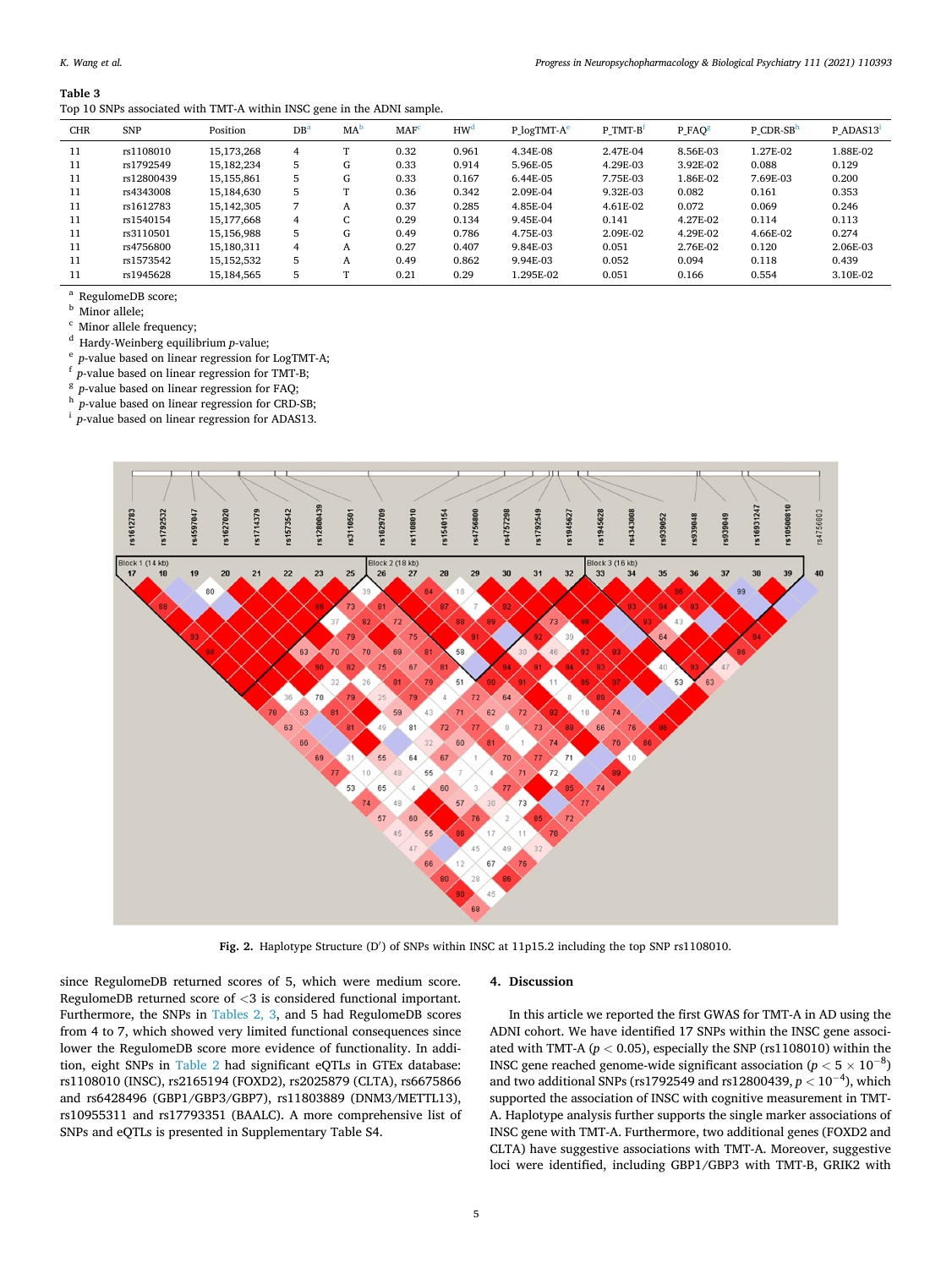#### <span id="page-5-0"></span>**Table 4**

| <b>SNPs</b>              | Haplotype <sup>a</sup> | Frequency <sup>b</sup> | B <sup>c</sup> | ŕ    | P <sup>e</sup> |
|--------------------------|------------------------|------------------------|----------------|------|----------------|
| rs1629709 -<br>rs1108010 | $A-T$                  | 0.32                   | 0.06           | 29.9 | 6.07E-<br>08   |
|                          | $G-C$                  | 0.25                   | $-0.01$        | 0.17 | 0.68           |
|                          | $A-C$                  | 0.43                   | $-0.05$        | 23.7 | 1.37E-         |
|                          |                        |                        |                |      | 06             |
| rs1108010 -              | $C-C$                  | 0.28                   | $-0.04$        | 12.7 | 3.85E-         |
| rs1540154                |                        |                        |                |      | 04             |
|                          | $T-T$                  | 0.32                   | 0.06           | 28.1 | 1.53E-         |
|                          |                        |                        |                |      | 07             |
|                          | $C-T$                  | 0.40                   | $-0.02$        | 3.09 | 0.079          |

 $^{\rm a}$  Haplotype inferred from 2 SNPs;<br> $^{\rm b}$  Haplotype frequency;<br> $^{\rm c}$  Regression coefficient based on linear regression for LogTMT-A;<br> $^{\rm d}$ t value based on linear regression for LogTMT-A;<br> $^{\rm e}$ p-value based on

FAQ, BAALC and CCDC146 with CDR-SB, BAALC and NKAIN2 with ADAS13. Additionally, the association of INSC with CTTA was validated with additional sample. Several SNPs associated with TMT-A and other AD-related phenotypes had significant eQTLs using GTEx. Novel genes/ loci identified in association with TMT-A, in addition to the known genetic loci for AD ([Robinson et al., 2017\)](#page-8-0), suggesting that AD and related phenotypes are determined by the combinatorial effect of multiple genetic variants in the genome ([Neuner et al., 2020](#page-8-0)).

The INSC gene that was first isolated and characterized in Drosophila embryo has an cytoskeleton-organizing role in cell shape control [\(Kraut](#page-8-0)  [and Campos-Ortega, 1996](#page-8-0), [Kraut et al., 1996\)](#page-8-0). The inscuteable (Insc; mlnsc in mammals), a spindle orientation adaptor protein, is located at human chromosome 11p15.2 ([Izaki et al., 2006;](#page-8-0) [Katoh and Katoh,](#page-8-0)  [2003\)](#page-8-0). RT-PCR analysis showed its wide expression in human brain, lung, liver, kidney, pancreas, and small intestine, with expression of the short form in lung, pancreas, small intestine, and kidney only (Izaki [et al., 2006](#page-8-0)). INSC protein binds to its partner proteins and forms a core spindle orientation complex machinery that regulate cytoskeleton rearrangement in specialized cells to recruit the mitotic spindle during cell division [\(Tadenev and Tarchini, 2017](#page-8-0)). Later studies support the role of the INSC gene in embryonic especially nervous system development, for example, regulating spindle orientation and basal protein localization during Neuroblasts (NB) asymmetric division and to secure the segregation of Numb towards the future ganglion mother cells (GMC) in Drosophila, determining the epithelial polarity and cells size ([Cai et al., 2003](#page-7-0); [Culurgioni et al., 2011](#page-7-0); [Kraut et al., 1996](#page-8-0); [Schober](#page-8-0)  [et al., 1999](#page-8-0)). In the absence of INSC, supernumerary NBs are formed from a subpopulation of GMCs which has inherited insufficient Numb ([An et al., 2017\)](#page-7-0). INSC is also necessary for the correct asymmetric divisions of the larval brain neuroblasts ([An et al., 2017](#page-7-0)), murine skin progenitors and neural stem cells [\(Culurgioni et al., 2018\)](#page-7-0). At the synaptic level in the nervous system, INSC protein has been shown to

regulate synapse structure and function [\(Tadenev and Tarchini, 2017](#page-8-0)), which may underlie the mechanism of its association with TMT-A and TMT-B tasks and other cognitive tasks such as FAQ, CDR-SB and ADAS13 performance. The present study provided evidence that the INSC gene product played an important role in the cognitive function and the best TMT-A associated SNP rs1108010 within INSC had significant eQTLs. AD is determined by the combinatorial effect of multiple genetic variants across the chromosomes in the genome ([Neuner et al., 2020](#page-8-0)). Over 30 genetic loci have been found to affect risk, age of onset and disease severity involved in immune/inflammation function based on GWAS studies ([Lambert et al., 2013](#page-8-0); [Neuner et al., 2020](#page-8-0); [Robinson et al., 2017](#page-8-0)). On chromosome 11, several genes are also found in association with AD, for example, SP11 associates with late onset of AD (LOAD), amyloid and family history (AD-by-proxy), and SORL1 associates with autosomal dominant AD, LOAD, brain volume and white matter phenotype which are reduced in AD. APP, PSEN1 and PSEN2 associate with early onset AD. Majority of the genetic loci are associated with LOAD, which are located on almost all chromosomes except the chromosome 12 [\(Lambert](#page-8-0)  [et al., 2013](#page-8-0); [Neuner et al., 2020\)](#page-8-0), for example, APOE4, ABCA7, CR1, CLU, BIN1,PICALM, and SP11 and SOQL1 are found to be associated with LOAD. At least 8 genes MS4A4, TREM2, CR1, CD33, INPP5D, HLA-DRB5-DRB1, MEF2C and SORL1 are involved in immune, inflammation, and hippocampal synaptic function. At least 5 genes CD2AP/NME6, EPHA1 and SORL1/CASS4 are involved in cytoskeleton-membrane trafficking, intracellular signaling and/or Aβ (clearance) pathway. Two genes CASS4 and FERMT2 are in tau pathway, and other loci BIN1 and ZCWPW1 are associated with endocytosis and epigenetics, respectively. Three genes, EPHA2, CLU and PICALM, have overlapping effects in immune function and cholesterol metabolism.

The second-best SNP hit, associated with TMT-A, was rs2165194 within FOXD2 gene [\(Table 2](#page-3-0)), also known as FKHL17, FREAC-9, FREAC9 at 1p33 ([Ernstsson et al., 1997\)](#page-7-0). This SNP had significant eQTLs in artery – tibial and artery – aorta. Gene Ontology (GO) annotations related to this gene include DNA-binding transcription factor activity, RNA polymerase II-specific. *FOXD2* is a candidate gene for meningioma ([Ho et al., 2015](#page-7-0); [Sulman et al., 2004](#page-8-0)). The FOXD2 may be associated with cardiometabolic disease and play a role in gene regulation (Franzén et al., 2016).

The third locus was rs2025879 within CLTA gene, also known as LCA, at 9p13.3 [\(Gross, 2011](#page-7-0); [Ponnambalam et al., 1994](#page-8-0)). This SNP had significant eQTLs in esophagus - gastroesophageal junction and cells cultured fibroblasts. rs2025879 was shown to be associated with DNA methylation and gene expression in adipose tissue ([Grundberg et al.,](#page-7-0)  [2013\)](#page-7-0). The CLTA gene may play a role in basolateral protein trafficking in epithelial cells ([Deborde et al., 2008](#page-7-0)). SNP rs10972786 was associated with bladder cancer [\(Menashe et al., 2012](#page-8-0)). A recent study revealed the particular importance of the protein trafficking and clearance mechanisms, including CLTA and others in maintaining the homeostasis of the metastable subproteome associated with AD [\(Kundra et al., 2017](#page-8-0)). Based on databased of Online Mendelian Inheritance in Man (OMIM, [htt](https://www.omim.org/) 

| ., |  |
|----|--|
|----|--|

Top SNPs within INSC gene associated with CTAA in the Caribbean Hispanics sample (*p <* 0.01).

| Chr | <b>SNP</b> | Position   | DB <sup>a</sup> | MA | <b>MAF</b> | HW <sup>®</sup> | $B^e$ | P CTTA   |
|-----|------------|------------|-----------------|----|------------|-----------------|-------|----------|
| 11  | rs7931705  | 15,343,817 |                 | n  | 0.26       | 0.926           | 10.49 | 6.15E-05 |
| 11  | rs6486235  | 15,331,505 |                 |    | 0.31       | 0.213           | 8.39  | 2.54E-04 |
| 11  | rs7932019  | 15.328.453 |                 |    | 0.31       | 0.601           | 6.30  | 3.97E-04 |
| 11  | rs7937161  | 15,448,583 | 6               |    | 0.05       | 0.477           | 2.48  | 5.15E-03 |
| 11  | rs730993   | 15.985.264 |                 |    | 0.31       | 0.601           | 6.30  | 7.70E-03 |
| 11  | rs1065024  | 15,989,350 |                 |    | 0.05       | 0.477           | 2.48  | 8.91E-03 |

 $\frac{a}{b}$  RegulomeDB;<br> $\frac{b}{b}$  Minor allele;

 $^{\rm c}$  Minor allele frequency; d<br>Hardy-Weinberg equilibrium *p*-value; e<br>Regression coefficient based on linear regression for CTTA; f<br> $p$ -value based on linear regression for CTTA.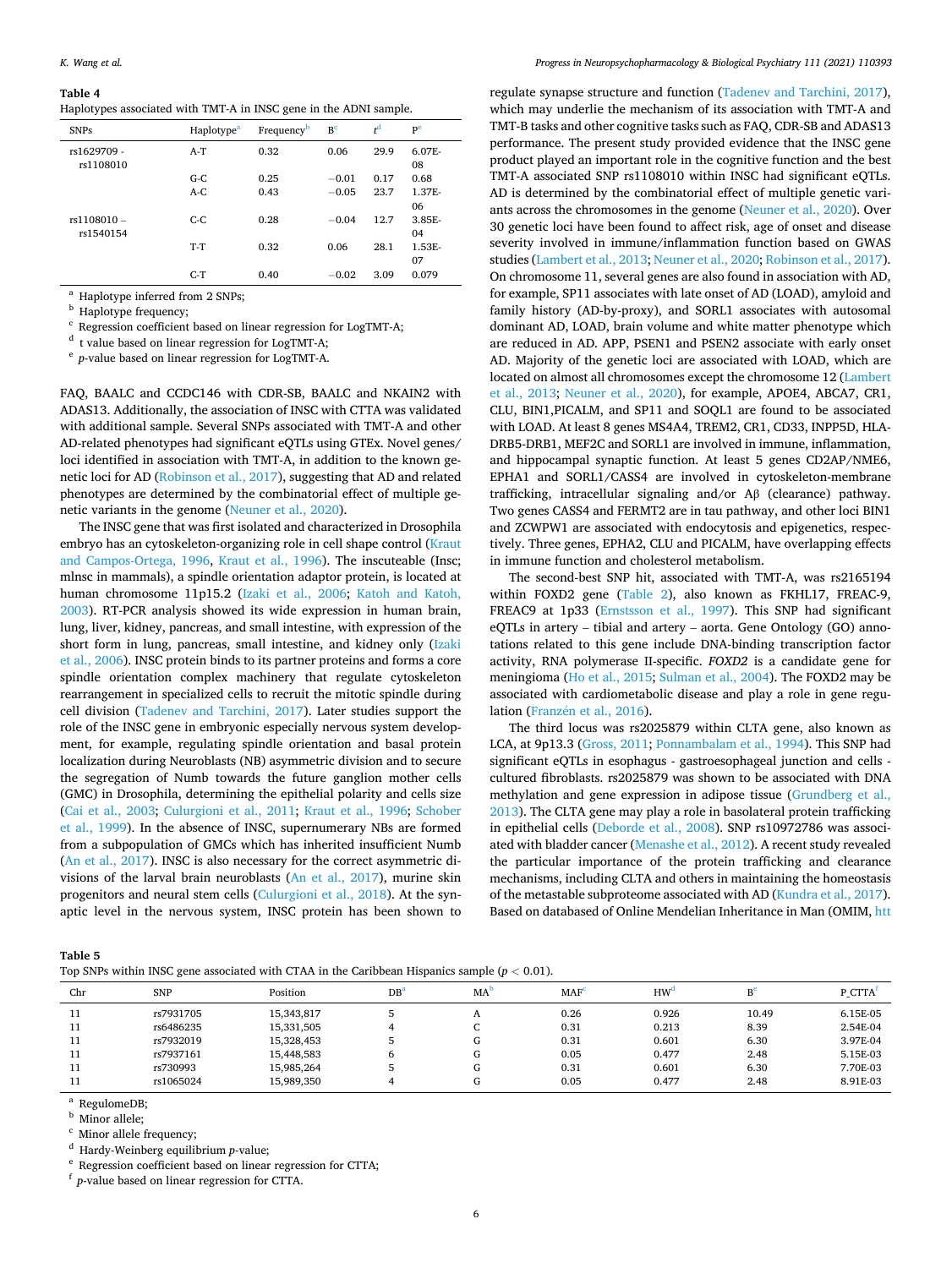[ps://www.omim.org/](https://www.omim.org/)), knockout of calcyon led to a significant deficit in clathrin-mediated endocytosis in mouse neocortical neurons. The neocortex is well known as the largest part of the mammalian brain and is the seat of our higher cognitive functions. [Xiao et al. \(2006\)](#page-8-0) found that the heavy chain-binding region and C-terminal domain of CLTA interacted with the C-terminal domain of calcyon using yeast 2-hybrid analysis of a human brain cDNA library.

The top SNP associated with TMT-B is rs6675866 with GBP1 gene at 1p22.2 [\(Olszewski et al., 2006\)](#page-8-0), which is also associated with TMT-A, FAQ, CDR-SB and ADAS13. This SNP had significant eQTLs in many tissues such as artery – aorta, cells - cultured fibroblasts, cells - EBVtransformed lymphocytes, heart, lung, nerve – tibial, and thyroid. Previous studies suggested that GBP1 may serve as a useful marker of uterine receptivity in the human [\(Kumar et al., 2001](#page-8-0)) and high expression of GBP1, GBP2, and GBP3 in endothelial cells ([Tripal et al., 2007](#page-8-0)). A previous study showed that risk variants of GBP2, one of GBP genes were potentially associated with AD [\(Ertekin-Taner, 2010](#page-7-0)).

Regarding FAQ, the best SNP is rs4840200 within GRIK2 gene (also known as EAA4, GLR6, MRT6, GLUK6, GLUR6, and GluK2) at 6q16.3 ([Paschen et al., 1994\)](#page-8-0). Northern analysis showed that this gene expressed in both human cerebral and cerebellar cortices [\(Paschen et al.,](#page-8-0)  [1994\)](#page-8-0). This gene is also shown highly expressed in other brain regions and its mutations have been reported to be associated with cortical development, autism, behavioral disorder, epilepsy, longevity, and schizophrenia (e.g., [Jamain et al., 2002](#page-8-0); [Choi et al., 2009](#page-7-0); [Broer et al.,](#page-7-0)  [2015; Cordoba et al., 2015; Guzman et al., 2017\)](#page-7-0).

Two SNPs (rs10955311 rs17793351) within BAALC gene at 8q22.3 ([Tanner et al., 2001](#page-8-0)) were associated with CRD-SB and ADAS13. The gene was found to be expressed in brain and high expression in neural tissues [\(Tanner et al., 2001](#page-8-0)). GTEx database revealed several eQTLs in spleen and whole blood. This gene has been associated with acute myeloid leukemia (AML) [\(Damm et al., 2011, 2012; Eisfeld et al., 2012](#page-7-0); [Nadimi et al., 2016](#page-8-0)).

SNP rs6569364 within NKAIN2 (also known as TCBA; TCBA1; FAM77B; NKAIP2) 6q22.31 ([Yue et al., 2006](#page-8-0)) was associated ADAS13. Low mRNA expression of NKAIN2 has been reported in castrationresistant prostate cancer ([Sircar et al., 2012](#page-8-0)). It has been found underexpression of NKAIN2 in human brain and central nerve system ([http://www.oncomine.org/resource/login\)](http://www.oncomine.org/resource/login). NKAIN2 may act as an oncogene in neuroblastoma [\(Romania et al., 2013\)](#page-8-0) and play a role in prostate cancer development and progression and other human malignancies ([Mao et al., 2016](#page-8-0)). This gene has been found to be associated with neuroticism [\(Calboli et al., 2010\)](#page-7-0), alcohol dependence (Wang et al., [2011\)](#page-8-0), and schizophrenia [\(Edwards et al., 2016\)](#page-7-0). A recent study showed that the variants of NKAIN2 gene were associated with ventricular volume and ventricular enlargement occurred in several neurodegenerative and psychiatric diseases [\(Li et al., 2019\)](#page-8-0).

This study has several strengths. First, we performed the first GWAS of TMT-A related to AD. Second, one SNP within INSC gene reached genome-wide significant level. Flanking SNPs and haplotype analyses further supported the association of INSC with TMT-A. Several SNPs within the INSC gene were associated with AD-related phenotypes such as TMT-B, FAQ, CRD-SB and ADAS13. Third, GWAS further identified several suggestive loci associated with TMT-A, TMT-B, FAQ, CDR-SB, and ADAS13. Fourth, the best TMT-A associate SNP were validated to be associated with CTTA. Additionally, several SNPs in associated candidate genes showed significant eQTLs using GTEx suggesting functionally important. These findings suggested that the INSC and other candidate genes (e.g., FOXD2, CTLA, GBP1, BAALC, and NKAIN2) may have pleiotropic effect on several cognitive phenotypes.

Several limitations need to be acknowledged. First, the sample size of GWAS is moderate. For the purpose of SNP-level power analysis, based on QUANTO 1.2.4 software [\(Gauderman and Morrison, 2009\)](#page-7-0), the power for TMTA (assume 755 individuals with TMTA for gene discovery, mean  $\pm$  SD = 47.61  $\pm$  27.08,  $\alpha$  = 5  $\times$  10<sup>-8</sup>), the population frequency of variant allele (qA) of 20%, and the true proportion of

variation in trait phenotype explained by gene  $(Rg^2)$  of 3–6%, the power could reach 26–92%. Given  $\alpha = 10^{-4}$  ad the true proportion of variation in trait phenotype explained by gene  $(Rg^2)$  of 3–6%, the power could reach 82–99%. Second, the SNP panel of the GWAS may have limited coverage of the genome, future deep sequences on these candidate gene regions are needed. Third, the INSC gene was validated in CTTA - a culturally fair analog of the TMT-A and replication of other AD-related phenotypes were not available. Therefore, associations with these markers and gene regions are required further replications in other study samples, targeted gene sequence, as well as more functional studies before any statement about causality is warranted.

# **5. Conclusions**

We identified a novel locus (INSC) for TMT-A with genome-wide significance and several suggestive loci associated with TMT-A, TMT-B, FAQ, CDR-SB and ADAS13. These findings may offer new insights into the pathogenesis of cognitive impairment in AD. In addition, the findings will serve as a resource for replication in other populations to elucidate the potential role of these genetic variants in AD and ADrelated phenotypes. Further identification of additional variants and disease-causing polymorphisms within these genes and their functions would help us better understand the pathogenesis of AD and AD-related phenotypes.

Supplementary data to this article can be found online at [https://doi.](https://doi.org/10.1016/j.pnpbp.2021.110393)  [org/10.1016/j.pnpbp.2021.110393](https://doi.org/10.1016/j.pnpbp.2021.110393).

#### **Authors' contributions**

KW and CX designed the study; KW, CX, DX, and CCX managed the literature searches, conducted data analyses, and drafted part of this the manuscript; AS, RON, YL, and UP interpreted the results and provided a substantive review of the manuscript. All authors read and approved the manuscript.

#### **Role of the funding sources**

This research did not receive any specific grant from funding agencies in the public, commercial, or not-for-profit sectors.

## **Ethical statement**

This multi-centered research project was approved by institutional review boards at each site and has obtained authorized written informed consent from participants [\(http://adni.loni.usc.edu/\)](http://adni.loni.usc.edu/). There was an Institutional Review Board exemption for current study due to secondary data analysis.

# **Disclosure**

All authors have reported no financial interests or potential conflicts of interest.

# **Data availability statement**

The data were downloaded from the Alzheimer's Disease Neuroimaging Initiative (ADNI) database [\(http://adni.loni.usc.edu/\)](http://adni.loni.usc.edu/). Application for access to the ADNI data can be submitted by anyone at <http://adni.loni.usc.edu/data-samples/access-data/>. The process includes completion of an online application form and acceptance of Data Use Agreement. All data used in the study were downloaded from ADNI in May 2020.

# **Declaration of Competing Interest**

The authors declare that they have no conflict of interest.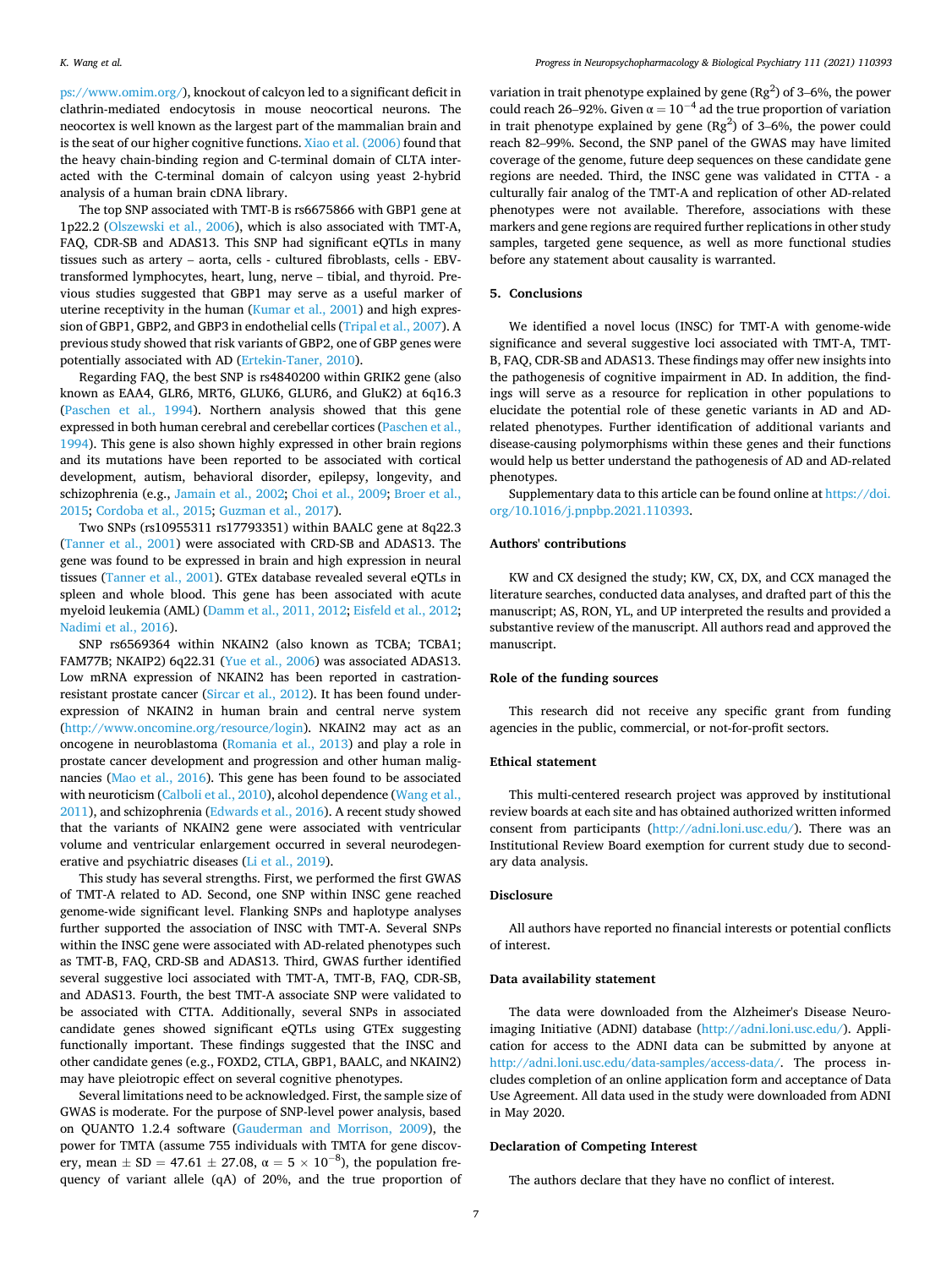#### <span id="page-7-0"></span>**Acknowledgements**

The present study is a secondary data analysis. The original study and ADNI was funded by the Alzheimer's Disease Neuroimaging Initiative (ADNI) (National Institutes of Health Grant U01 AG024904) and DOD ADNI (Department of Defense award number W81XWH-12-2- 0012). ADNI is funded by the National Institute on Aging, the National Institute of Biomedical Imaging and Bioengineering, and through generous contributions from the following: AbbVie, Alzheimer's Association; Alzheimer's Drug Discovery Foundation; Araclon Biotech; Bio-Clinica, Inc.; Biogen; Bristol-Myers Squibb Company; CereSpir, Inc.; Cogstate; Eisai Inc.; Elan Pharmaceuticals, Inc.; Eli Lilly and Company; EuroImmun; F. Hoffmann-La Roche Ltd. and its affiliated company Genentech, Inc.; Fujirebio; GE Healthcare; IXICO Ltd.; Janssen Alzheimer Immunotherapy Research & Development, LLC.; Johnson & Johnson Pharmaceutical Research & Development LLC.; Lumosity; Lundbeck; Merck & Co., Inc.; Meso Scale Diagnostics, LLC.; NeuroRx Research; Neurotrack Technologies; Novartis Pharmaceuticals Corporation; Pfizer Inc.; Piramal Imaging; Servier; Takeda Pharmaceutical Company; and Transition Therapeutics. The Canadian Institutes of Health Research is providing funds to support ADNI clinical sites in Canada. Private sector contributions are facilitated by the Foundation for the National Institutes of Health [\(www.fnih.org](http://www.fnih.org)). The grantee organization is the Northern California Institute for Research and Education, and the study is coordinated by the Alzheimer's Therapeutic Research Institute at the University of Southern California. ADNI data are disseminated by the Laboratory for Neuro Imaging at the University of Southern California. The data used for the validation analysis of INSC gene in this manuscript were obtained from dbGaP at [http://www.ncbi.](http://www.ncbi.nlm.nih.gov/sites/entrez?Db=gap)  [nlm.nih.gov/sites/entrez?Db](http://www.ncbi.nlm.nih.gov/sites/entrez?Db=gap)=gap through dbGaP accession number: phs000496.v1.p1 - The Columbia University Study of Caribbean Hispanics with Familial and Sporadic Late Onset Alzheimer's disease. Funding support for the Genetic Consortium for Late Onset Alzheimers Disease was provided through the Division of Neuroscience, NIA. The Genetic Consortium for Late Onset Alzheimers Disease includes a genome-wide association study funded as part of the Division of Neuroscience, NIA. Assistance with phenotype harmonization and genotype cleaning, as well as with general study coordination, was provided by Genetic Consortium for Late Onset Alzheimers Disease. The authors also thank the support of School of Nursing, West Virginia University.

#### **References**

- Alzheimer's Association. [https://www.alz.org/alzheimers-dementia/what-is-alzheimers](https://www.alz.org/alzheimers-dementia/what-is-alzheimers/causes-and-risk-factors) [/causes-and-risk-factors,](https://www.alz.org/alzheimers-dementia/what-is-alzheimers/causes-and-risk-factors) 2020.
- [An, H., Ge, W., Xi, Y., Yang, X., 2017. Inscuteable maintains type I neuroblast lineage](http://refhub.elsevier.com/S0278-5846(21)00152-4/rf0010) [identity via Numb/Notch signaling in the Drosophila larval brain. J. Genet](http://refhub.elsevier.com/S0278-5846(21)00152-4/rf0010) [Genomics. 44 \(3\), 151](http://refhub.elsevier.com/S0278-5846(21)00152-4/rf0010)–162.
- [Barrett, J.C., Fry, B., Maller, J., Daly, M.J., 2005. Haploview: analysis and visualization](http://refhub.elsevier.com/S0278-5846(21)00152-4/rf0020)  [of LD and haplotype maps. Bioinformatics. 21, 263](http://refhub.elsevier.com/S0278-5846(21)00152-4/rf0020)–265.
- [Boyle, A.P., Hong, E.L., Hariharan, M., et al., 2012. Annotation of functional variation in](http://refhub.elsevier.com/S0278-5846(21)00152-4/rf0030)  [personal genomes using RegulomeDB. Genome Res. 22, 1790](http://refhub.elsevier.com/S0278-5846(21)00152-4/rf0030)–1797.
- [Broer, L., Buchman, A.S., Deelen, J., Evans, D.S., Faul, J.D., Lunetta, K.L., Sebastiani, P.,](http://refhub.elsevier.com/S0278-5846(21)00152-4/rf0040)  [Smith, J.A., Smith, A.V., Tanaka, T., Yu, L., Arnold, A.M., Aspelund, T., Benjamin, E.](http://refhub.elsevier.com/S0278-5846(21)00152-4/rf0040)  [J., De Jager, P.L., Eirkisdottir, G., Evans, D.A., Garcia, M.E., Hofman, A., Kaplan, R.](http://refhub.elsevier.com/S0278-5846(21)00152-4/rf0040)  [C., Kardia, S.L., Kiel, D.P., Oostra, B.A., Orwoll, E.S., Parimi, N., Psaty, B.M.,](http://refhub.elsevier.com/S0278-5846(21)00152-4/rf0040) [Rivadeneira, F., Rotter, J.I., Seshadri, S., Singleton, A., Tiemeier, H., Uitterlinden, A.](http://refhub.elsevier.com/S0278-5846(21)00152-4/rf0040)  [G., Zhao, W., Bandinelli, S., Bennett, D.A., Ferrucci, L., Gudnason, V., Harris, T.B.,](http://refhub.elsevier.com/S0278-5846(21)00152-4/rf0040) [Karasik, D., Launer, L.J., Perls, T.T., Slagboom, P.E., Tranah, G.J., Weir, D.R.,](http://refhub.elsevier.com/S0278-5846(21)00152-4/rf0040) [Newman, A.B., van Duijn, C.M., Murabito, J.M., 2015. GWAS of longevity in](http://refhub.elsevier.com/S0278-5846(21)00152-4/rf0040) [CHARGE consortium confirms APOE and FOXO3 candidacy. J. Gerontol. A Biol. Sci.](http://refhub.elsevier.com/S0278-5846(21)00152-4/rf0040)  [Med. Sci. 70 \(1\), 110](http://refhub.elsevier.com/S0278-5846(21)00152-4/rf0040)–118.
- [Cai, Y., Yu, F., Lin, S., Chia, W., Yang, X., 2003. Apical complex genes control mitotic](http://refhub.elsevier.com/S0278-5846(21)00152-4/rf0045) [spindle geometry and relative size of daughter cells in Drosophila neuroblast and pI](http://refhub.elsevier.com/S0278-5846(21)00152-4/rf0045)  [asymmetric divisions. Cell. 112 \(1\), 51](http://refhub.elsevier.com/S0278-5846(21)00152-4/rf0045)–62.
- [Calboli, F.C., Tozzi, F., Galwey, N.W., Antoniades, A., Mooser, V., Preisig, M.,](http://refhub.elsevier.com/S0278-5846(21)00152-4/rf0050)  [Vollenweider, P., Waterworth, D., Waeber, G., Johnson, M.R., Muglia, P., Balding, D.](http://refhub.elsevier.com/S0278-5846(21)00152-4/rf0050)  [J., 2010. A genome-wide association study of neuroticism in a population-based](http://refhub.elsevier.com/S0278-5846(21)00152-4/rf0050) [sample. PLoS One 5 \(7\), e11504.](http://refhub.elsevier.com/S0278-5846(21)00152-4/rf0050)
- [Chang, C.C., Chow, C.C., Tellier, L.C.A.M., Vattikuti, S., Purcell, S.M., Lee, J.J., 2015.](http://refhub.elsevier.com/S0278-5846(21)00152-4/rf0055)  [Second-generation PLINK: rising to the challenge of larger and richer datasets.](http://refhub.elsevier.com/S0278-5846(21)00152-4/rf0055)  [GigaScience 4](http://refhub.elsevier.com/S0278-5846(21)00152-4/rf0055).
- [Choi, K.H., Zepp, M.E., Higgs, B.W., Weickert, C.S., Webster, M.J., 2009. Expression](http://refhub.elsevier.com/S0278-5846(21)00152-4/rf0060)  [profiles of schizophrenia susceptibility genes during human prefrontal cortical](http://refhub.elsevier.com/S0278-5846(21)00152-4/rf0060)  [development. J. Psychiatry Neurosci. 34, 450](http://refhub.elsevier.com/S0278-5846(21)00152-4/rf0060)–458.
- [Cordoba, M., Rodriguez, S., Gonzalez Moron, D., Medina, N., Kauffman, M.A., 2015.](http://refhub.elsevier.com/S0278-5846(21)00152-4/rf0065)  [Expanding the spectrum of Grik2 mutations: intellectual disability, behavioural](http://refhub.elsevier.com/S0278-5846(21)00152-4/rf0065)  [disorder, epilepsy and dystonia. \(Letter\) Clin. Genet. 87, 293](http://refhub.elsevier.com/S0278-5846(21)00152-4/rf0065)–295.
- [Corrigan, J., Hinkeldey, N., 1987. Relationships between parts A and B of the Trail](http://refhub.elsevier.com/S0278-5846(21)00152-4/rf0075) [Making Test. J. Clin. Psychol. 43 \(4\), 402](http://refhub.elsevier.com/S0278-5846(21)00152-4/rf0075)–409.
- [Culurgioni, S., Alfieri, A., Pendolino, V., Laddomada, F., Mapelli, M., 2011. Inscuteable](http://refhub.elsevier.com/S0278-5846(21)00152-4/rf0080)  [and NuMA proteins bind competitively to Leu-Gly-Asn repeat-enriched protein](http://refhub.elsevier.com/S0278-5846(21)00152-4/rf0080)  [\(LGN\) during asymmetric cell divisions. Proc. Natl Acad. Sci. USA 108, 20 998](http://refhub.elsevier.com/S0278-5846(21)00152-4/rf0080)–21 [003](http://refhub.elsevier.com/S0278-5846(21)00152-4/rf0080).
- Culurgioni, S., Mari, S., Bonetti, P., Gallini, S., Bonetto, G., Brennich, M., Round, A., Nicassio, F., Mapelli, M., 2018. Insc:LGN tetramers promote asymmetric divisions of mammary stem cells. Nat. Commun. 9 (1), 1025. [https://doi.org/10.1038/s41467-](https://doi.org/10.1038/s41467-018-03343-4)  [018-03343-4.](https://doi.org/10.1038/s41467-018-03343-4)
- Damm, F., Heuser, M., Morgan, M., Wagner, K., Görlich, K., Grosshennig, A., Hamwi, I., Thol, F., Surdziel, E., Fiedler, W., Lübbert, M., Kanz, L., Reuter, C., Heil, G., Delwel, R., Löwenberg, B., Valk, P.J., Krauter, J., Ganser, A., 2011. Integrative prognostic risk score in acute myeloid leukemia with normal karyotype. Blood. 117 (17), 4561–4568. <https://doi.org/10.1182/blood-2010-08-303479>.
- Damm, F., Wagner, K., Görlich, K., Morgan, M., Thol, F., Yun, H., Delwel, R., Valk, P.J. M., Löwenberg, B., Heuser, M., Ganser, A., Krauter, J., 2012. ID1 expression [associates with other molecular markers and is not an independent prognostic factor](http://refhub.elsevier.com/S0278-5846(21)00152-4/rf0095)  [in cytogenetically normal acute myeloid leukaemia. Br. J. Haematol. 158 \(2\),](http://refhub.elsevier.com/S0278-5846(21)00152-4/rf0095)  208–[215](http://refhub.elsevier.com/S0278-5846(21)00152-4/rf0095).
- [Deborde, S., Perret, E., Gravotta, D., Deora, A., Salvarezza, S., Schreiner, R., Rodriguez-](http://refhub.elsevier.com/S0278-5846(21)00152-4/rf0100)[Boulan, E., 2008. Clathrin is a key regulator of basolateral polarity. Nature 452,](http://refhub.elsevier.com/S0278-5846(21)00152-4/rf0100)  719–[723](http://refhub.elsevier.com/S0278-5846(21)00152-4/rf0100).
- D'[Elia, L.F., Satz, P., Uchiyama, C.L., White, T., 1996. Color Trails Test. Professional](http://refhub.elsevier.com/S0278-5846(21)00152-4/rf0105)  [manual Psychological Assessment Resources, Odessa.](http://refhub.elsevier.com/S0278-5846(21)00152-4/rf0105)
- [Dudbridge, F., Gusnanto, A., 2008. Estimation of significance thresholds for genomewide](http://refhub.elsevier.com/S0278-5846(21)00152-4/rf0110)  [association scans. Genet. Epidemiol. 32 \(3\), 227](http://refhub.elsevier.com/S0278-5846(21)00152-4/rf0110)–234.
- [Dugbartey, A.T., Townes, B.D., Mahurin, R.K., 2000. Equivalence of the Color Trails Test](http://refhub.elsevier.com/S0278-5846(21)00152-4/rf0115)  [and Trail Making Test in nonnative English-speakers. Arch. Clin. Neuropsychol. 15](http://refhub.elsevier.com/S0278-5846(21)00152-4/rf0115)  [\(5\), 425](http://refhub.elsevier.com/S0278-5846(21)00152-4/rf0115)–431.
- [Edwards, A.C., Bigdeli, T.B., Docherty, A.R., Bacanu, S., Lee, D., de Candia, T.R.,](http://refhub.elsevier.com/S0278-5846(21)00152-4/rf0120)  [Moscati, A., Thiselton, D.L., Maher, B.S., Wormley, B.K., Walsh, D., O](http://refhub.elsevier.com/S0278-5846(21)00152-4/rf0120)'Neill, F.A., [Kendler, K.S., Riley, B.P., Fanous, A.H., Molecular Genetics of Schizophrenia](http://refhub.elsevier.com/S0278-5846(21)00152-4/rf0120) [Collaboration \(MGS\), 2016. Meta-analysis of positive and negative symptoms reveals](http://refhub.elsevier.com/S0278-5846(21)00152-4/rf0120)  [schizophrenia modifier genes. Schizophr. Bull. 42 \(2\), 279](http://refhub.elsevier.com/S0278-5846(21)00152-4/rf0120)–287.
- Eisfeld, A.K., Marcucci, G., Liyanarachchi, S., Döhner, K., Schwind, S., Maharry, K., Leffel, B., Döhner, H., Radmacher, M.D., Bloomfield, C.D., Tanner, S.M., de la [Chapelle, A., 2012. Heritable polymorphism predisposes to high BAALC expression](http://refhub.elsevier.com/S0278-5846(21)00152-4/rf0125) [in acute myeloid leukemia. Proc. Natl. Acad. Sci. U. S. A. 109 \(17\), 6668](http://refhub.elsevier.com/S0278-5846(21)00152-4/rf0125)–6673.
- [Ernstsson, S., Betz, R., Lagercrantz, S., Larsson, C., Ericksson, S., Cederberg, A.,](http://refhub.elsevier.com/S0278-5846(21)00152-4/rf0130) [Carlsson, P., Enerback, S., 1997. Cloning and characterization of freac-9 \(FKHL17\), a](http://refhub.elsevier.com/S0278-5846(21)00152-4/rf0130)  [novel kidney-expressed human forkhead gene that maps to chromosome 1p32-p34.](http://refhub.elsevier.com/S0278-5846(21)00152-4/rf0130)  [Genomics 46, 78](http://refhub.elsevier.com/S0278-5846(21)00152-4/rf0130)–85.
- [Ertekin-Taner, N., 2010. Genetics of Alzheimer disease in the pre- and post-GWAS era.](http://refhub.elsevier.com/S0278-5846(21)00152-4/rf0135) [Alzheimers Res. Ther. 2 \(1\), 3](http://refhub.elsevier.com/S0278-5846(21)00152-4/rf0135).
- Fellows, R.P., Dahmen, J., Cook, D., Schmitter-Edgecombe, M., 2017. Multicomponent analysis of a digital Trail Making Test. Clin. Neuropsychol. 31 (1), 154–167. [https://](https://doi.org/10.1080/13854046.2016.1238510)  [doi.org/10.1080/13854046.2016.1238510.](https://doi.org/10.1080/13854046.2016.1238510)
- Franz´[en, O., Ermel, R., Cohain, A., Akers, N.K., Di Narzo, A., Talukdar, H.A., Foroughi-](http://refhub.elsevier.com/S0278-5846(21)00152-4/rf0145)Asl, H., Giambartolomei, C., Fullard, J.F., Sukhavasi, K., Köks, S., Gan, L.M., [Giannarelli, C., Kovacic, J.C., Betsholtz, C., Losic, B., Michoel, T., Hao, K.,](http://refhub.elsevier.com/S0278-5846(21)00152-4/rf0145) Roussos, P., Skogsberg, J., Ruusalepp, A., Schadt, E.E., Björkegren, J.L., 2016. [Cardiometabolic risk loci share downstream cis- and trans-gene regulation across](http://refhub.elsevier.com/S0278-5846(21)00152-4/rf0145)  [tissues and diseases. Science. 353 \(6301\), 827](http://refhub.elsevier.com/S0278-5846(21)00152-4/rf0145)–830.
- Gauderman, W.J., Morrison, J.M., 2009. QUANTO 1.2.4, a Computer Program for Power and Sample Size Calculations for Genetic-Epidemiology Studies. [http://hydra.usc.](http://hydra.usc.edu/gxe/) [edu/gxe/.](http://hydra.usc.edu/gxe/)
- [Graff-Radford, J., Lunde, A.M., 2020. Mayo Clinic on Alzheimer's Disease and Other](http://refhub.elsevier.com/S0278-5846(21)00152-4/rf0160) [Dementias: a Guide for People with Dementia and those Who Care for Them. Mayo](http://refhub.elsevier.com/S0278-5846(21)00152-4/rf0160)  [Clinic Press. Illustrated edition \(October 6, 2020\)](http://refhub.elsevier.com/S0278-5846(21)00152-4/rf0160).
- [Gross, M.B., 2011. Personal Communication. Baltimore, Md. 2/2/2011.](http://refhub.elsevier.com/S0278-5846(21)00152-4/rf0165)
- [Grundberg, E., Meduri, E., Sandling, J.K., Hedman, A.K., Keildson, S., Buil, A., Busche, S.,](http://refhub.elsevier.com/S0278-5846(21)00152-4/rf0170)  [Yuan, W., Nisbet, J., Sekowska, M., Wilk, A., Barrett, A., Small, K.S., Gem, B.,](http://refhub.elsevier.com/S0278-5846(21)00152-4/rf0170) [Caron, M., Shin, S.Y., Consortium, Multiple Tissue Human Expression Resource,](http://refhub.elsevier.com/S0278-5846(21)00152-4/rf0170) [Lathrop, M., Dermitzakis, E.T., McCarthy, M.I., Spector, T.D., Bell, J.T., Deloukas, P.,](http://refhub.elsevier.com/S0278-5846(21)00152-4/rf0170)  [2013. Global analysis of DNA methylation variation in adipose tissue from twins](http://refhub.elsevier.com/S0278-5846(21)00152-4/rf0170) [reveals links to disease-associated variants in distal regulatory elements. Am. J.](http://refhub.elsevier.com/S0278-5846(21)00152-4/rf0170) [Hum. Genet. 93 \(5\), 876](http://refhub.elsevier.com/S0278-5846(21)00152-4/rf0170)–890.
- [Guzman, Y.F., Ramsey, K., Stolz, J.R., Craig, D.W., Huentelman, M.J., Narayanan, V.,](http://refhub.elsevier.com/S0278-5846(21)00152-4/rf0175) [Swanson, G.T., 2017. A gain-of-function mutation in the grik2 gene causes](http://refhub.elsevier.com/S0278-5846(21)00152-4/rf0175)  [neurodevelopmental deficits. Neurol. Genet. 3, e129.](http://refhub.elsevier.com/S0278-5846(21)00152-4/rf0175)
- [Hagenaars, S.P., Cox, S.R., Hill, W.D., Davies, G., Liewald, D.C.M., CHARGE consortium](http://refhub.elsevier.com/S0278-5846(21)00152-4/rf0180)  [Cognitive Working Group, Harris, S.E., McIntosh, A.M., Gale, C.R., Deary, I.J., 2018.](http://refhub.elsevier.com/S0278-5846(21)00152-4/rf0180)  [Genetic contributions to trail making test performance in UK biobank. Mol.](http://refhub.elsevier.com/S0278-5846(21)00152-4/rf0180) [Psychiatry 23 \(7\), 1575](http://refhub.elsevier.com/S0278-5846(21)00152-4/rf0180)–1583.
- [Ho, C.Y., Mosier, S., Safneck, J., Salomao, D.R., Miller, N.R., Eberhart, C.G., Gocke, C.D.,](http://refhub.elsevier.com/S0278-5846(21)00152-4/rf0190)  [Batista, D.A., Rodriguez, F.J., 2015. Genetic profiling by single-nucleotide](http://refhub.elsevier.com/S0278-5846(21)00152-4/rf0190)